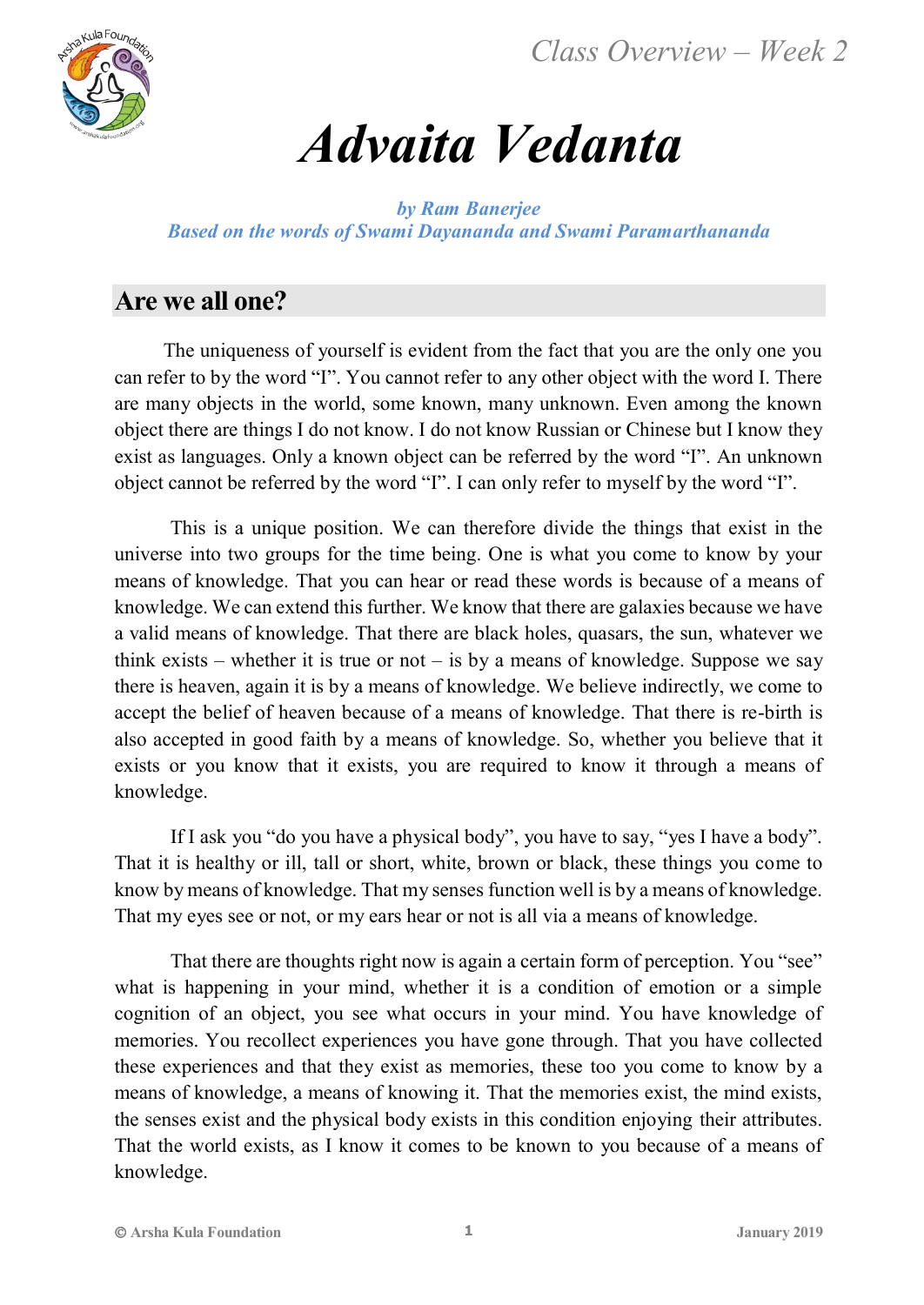Now I ask the question "do you exist". There are only two answers possible, either yes or no. If you say you exist, do you say 'probably' or 'certainly'? You may say that heaven 'probably' exists but you know that you exist for certain. How did you come to arrive at this self-existence? There should be some means of knowledge. Someone who is conscious of the mind and the eyes through which it sees the body.

How do you come to arrive at the existence of yourself to say, "I exist"? How do you do that? It is not a belief; there is no probability. On what basis can you say that? By what means of knowledge do you arrive at that conclusion. You could say "by perception". That means that you perceive the "I" by the senses. However, perception pre-supposes you. Before you come to see, you are there. You are not an object of your eyes. Eyes do not jump out of yourself for the eyes to see. The eyes are not I. The eyes are FOR the I. You cannot be an object that is objectifiable for the sense organs. I is neither heard, seen, felt or tasted. In other words, I is not an object of your perception.

If it is not an object of your perception, then do you infer? Inference also requires certain basis data. All our higher order knowledge have their roots in simple perception. Without perception, no initial knowledge is possible. Inference and presumption require data gathered through perception. On what basis can you say "I infer that I exist". The great philosopher Descartes STARTED his enquiry with "I think, therefore, I am". He only started with that. That is not where he ended. He ended with "I am therefore I think."

How do you infer? You could say, "I am married, therefore I must exist". That is a good inference since women are very smart and they do not marry dead people. Through these two postulates I can say that she married me, therefore I must not be dead, i.e. I must exist. No, that is not true. She married you because you existed and the minimum qualification on your part was that you knew that you existed. Before you can make the statement "I love you", you must exist.

So, I exist because of what? I cannot say because of memories I exist since you existed even before you collected your memories. I exist therefore I have memories. Similarly, I exist therefore I have ignorance, I exist therefore I have knowledge. I exist therefore I have love and other emotions. I exist therefore everything. That I exist does not involve ANY means of knowledge. There is only one thing in this world that is NOT arrived at by a means of knowledge, and that is YOU. If the self has to be known through a means of knowledge, then any means of knowledge must be used by a subject who wields those means and that subject would be I.

In any knowledge, there are three things. The **knower**, the **object of knowledge** i.e. that which is known and the **means of knowing**. If you say "I exist" then 'I' has to become an object of knowledge. If so, who is the knower and what is the means of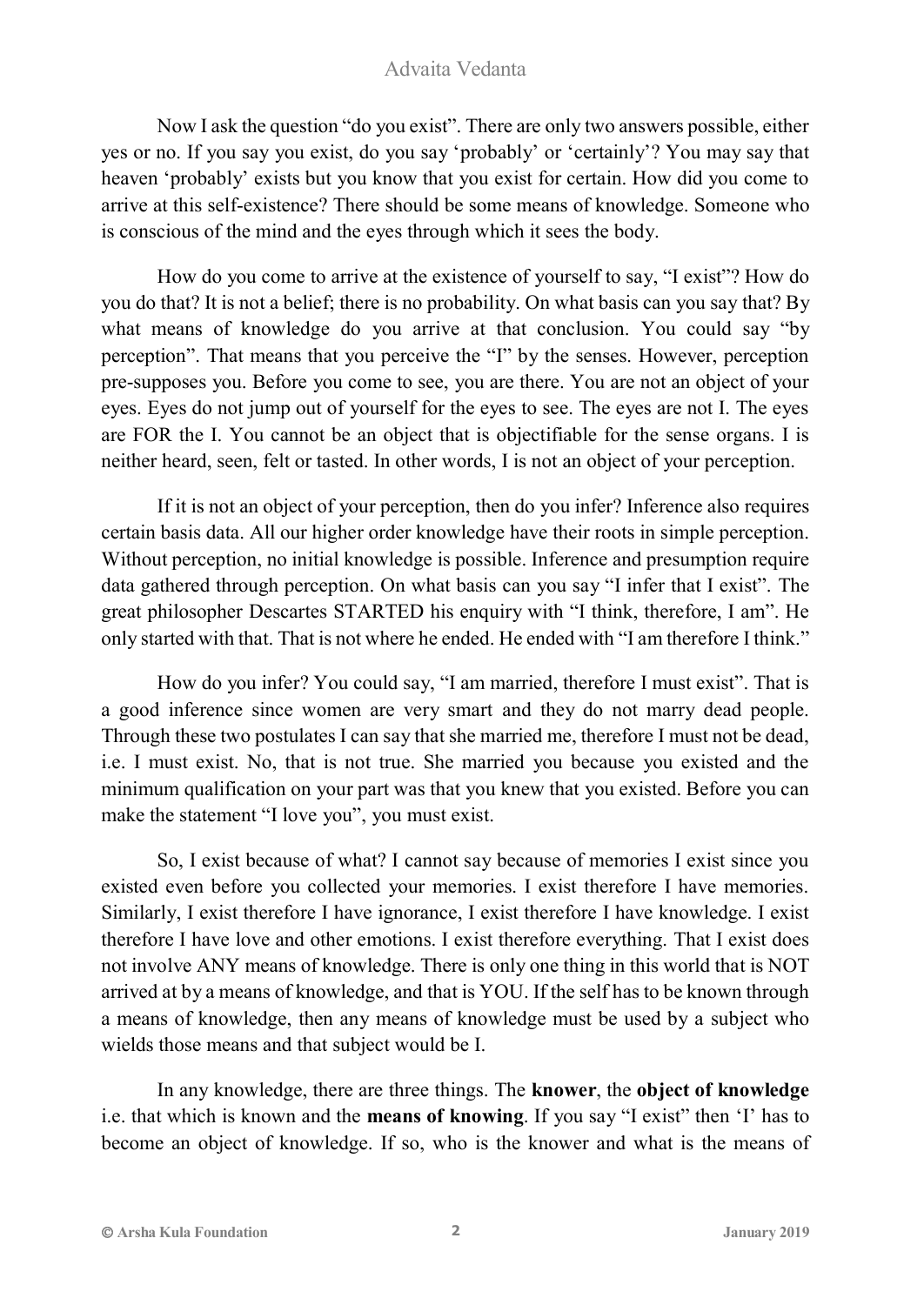knowing? You have to establish the "I" before the "I" can be the knower of an object of knowledge.

"I" does not require a means of knowledge as an object does. An object exists for you because of a means of knowledge, but I exist because I exist, without any other means of knowledge. Things keep on changing but I exist. If there is anything that does not require a means of knowledge for its existence, that is I. Therefore, we should be able to divide things into those that are "self-existent" and those that are not. When you say, "I am" it is self-existent requiring no other reference, no means of knowledge. I am self-existent. Everything else is known to be existent.

Anything that is known to be existent has an element of doubt surrounding it. You are not absolutely sure. Anything you come to know as an existent thing via a means of knowledge is open to further proof and your conclusions are revisable and you generally keep your mind open. You doubt… did you lock the door …doubt. Is this a so and so … doubt. How did we develop this …. doubt.

Imagine that we are all Stone Age people. You look at the sky, the stars, the sun rising and travelling in the same direction, getting lost and coming up again in another part of the sky. Therefore, you have a thing called East and a thing called West. Whether you have language or not, you have perception. With this perception, you conclude that the sun rises. Now at your current age, you have figured everything out. What are you going to conclude as a child? The sun rises and sets and travels in between. Good thing is that it always arrives. The sun rises in the Eastern sky and travels and the sky appears to have a ceiling. A space has limits. You see stars at night and you conclude that the stars come at night and go away in the day. There is a sun in the night called the moon and it gets thinner and then fatter like a person on a series of endless diets.

If I see the earth as flat, I will assume that it is flat unless I am told otherwise. We have to reshuffle our ideas that the sun does not rise and set, that there is no ceiling in space and there are no diamonds twinkling at night. This is difficult to swallow, but from a respected source, we come to reshuffle our ideas. As you may think that anything washed is clean but observe water under a microscope and you will have to modify your ideas on cleanliness. This is day-to-day life. The more I study, the more I have to reshuffle my ideas. The more informed a person, the more they become uncertain about anything.

Nobody takes anything for granted. A word, action, medicine or even food is doubted. Some say that tomatoes are not meant for the human body. Tomatoes, like eggplant, bell peppers and potatoes all come from the group of plants known as deadly nightshade. People repeat like parrots without knowing. They spread the doubt. So we, unlike animals, are told what to eat and what not to eat. We do not know what to eat.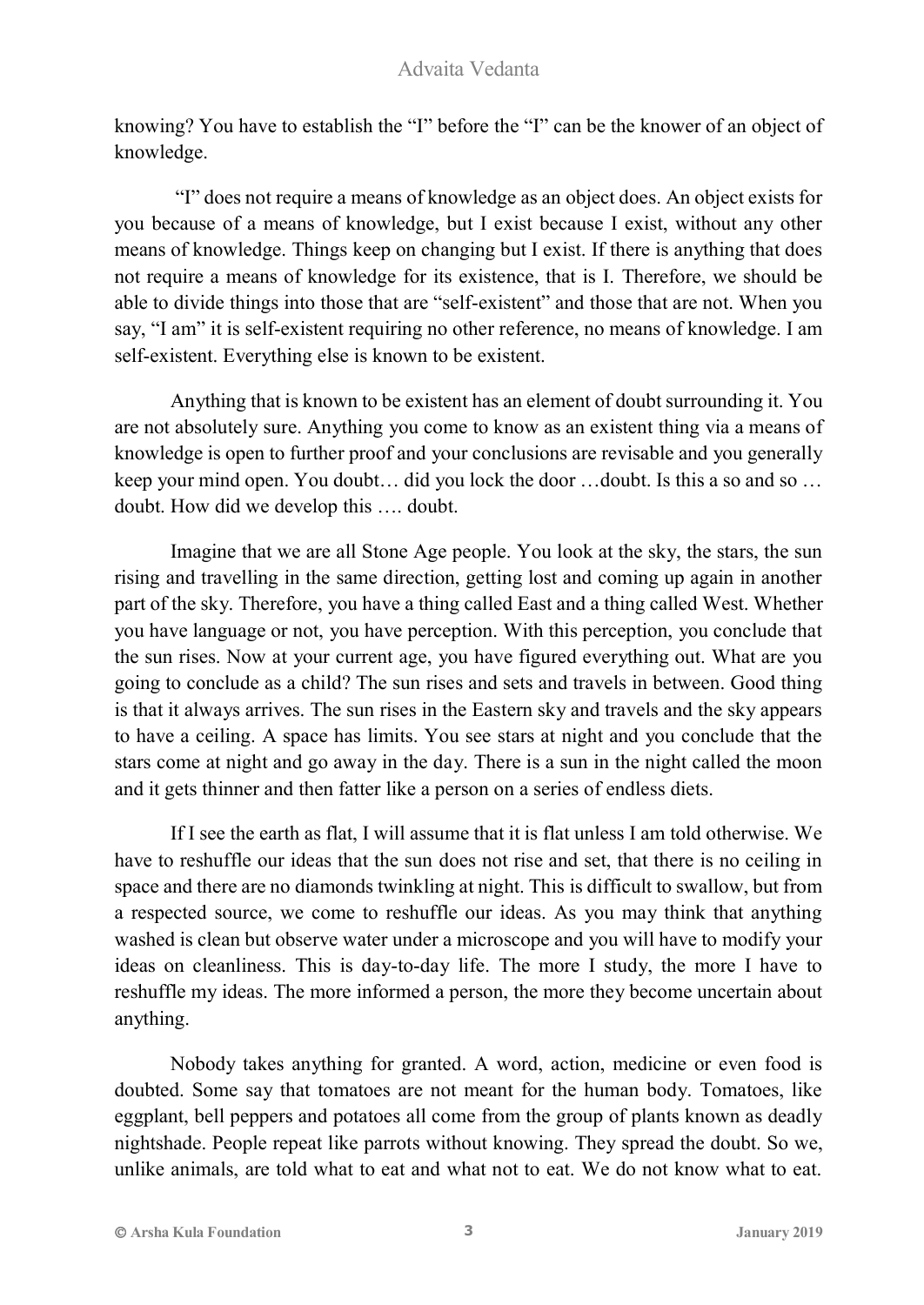Every lemon tree knows what it must draw from the earth, the same earth where sugar cane grows. Each will take what it needs to be sour or sweet. Plants, and animals know what to eat. We cannot because we are not programmed by our senses. We have the ability to think, to be aware.

The more we think, the more we are doubtful. You therefore cannot have final knowledge about anything that is known to be existent. The only thing of which you can be definite of is that "I am". When you come to yourself, you never doubt. Thus, most people do not question self-existence. All our pursuits are regarding things we come to know. I do not enquire about the knower. I take myself for granted and plead with everyone else not to be taken for granted.

So, there is a division. "I" is self-existent and everything else that is known to be existent. If this division is clear, then we need to understand the relationship between the "I" and the other objects. If the objects I come to know are distinct from me then the objects would definitely isolate me because what I know is overwhelmingly huge. In the vast expanding universe, there are so many things I know, more that I do not know and even more that I don't even realise are there. If that world of objects is something different from me then I am isolated by the world. Therefore, I become one among many things in the world but there is a certain uniqueness. I cannot pass as one of those objects because I am a self-existent being. I am not one among many. There is no other thing in the world the same as me. I am therefore unique.

We are told that this self-existent "I" is so unique that we should recognise it as Brahman. To understand that, I need to know what Brahman is. I am told Brahman is Sat-Chit-Ananda (unlimited presence and intelligence). If I fulfil the definition of Brahman, then I am Brahman. This is what we now must understand.

The existence of oneself requires no proof. One is therefore self-existent in the sense of self-evident. When we say self-evident, we are saying that it requires no proof. Everything else is known to exist or known not to exist. There are things that you know exist, things that you know don't exist and yet more that you do not know whether they exist or not. There are things that doubtfully exist, there are things that are believed to exist, there are things that may exist but I do not know. But any form of existence that is known to you, is known to you through a certain means of knowledge.

This reveals the uniqueness of yourself. The self-existent being is referred to by the word "I" while everything else can be referred by words such as "this object". The initial enquiry will always be between I and this. This (an object) is never referred to as I. This chair, this floor, this anything is never taken as I. Even things that are dear, valuable or close to your body are not looked upon as I. Even your wife, children or a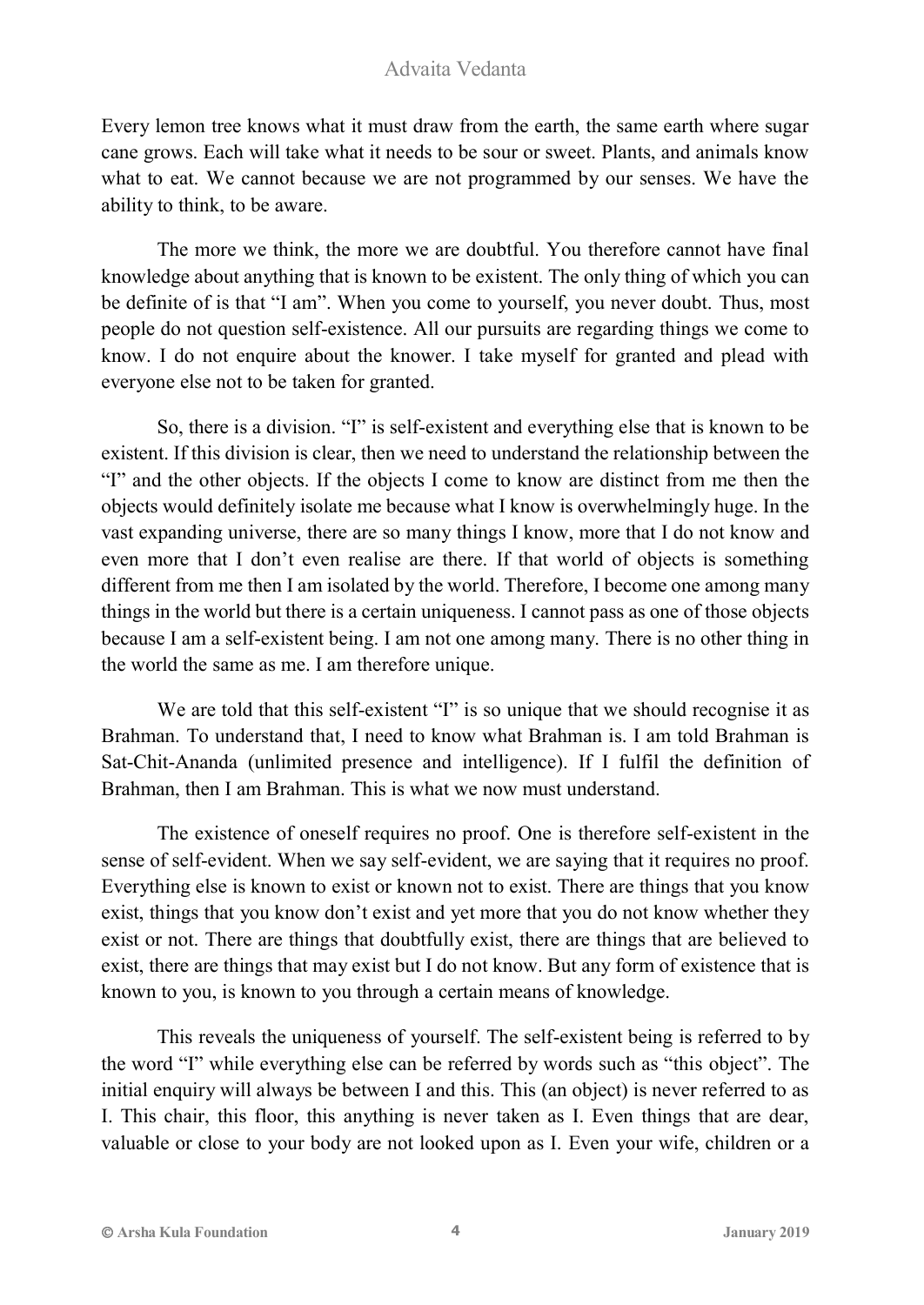wedding ring is not looked upon as I. There is a difference between I and this. We can now draw a vertical line that separates I from this.

To the right of the line are all the things known to me i.e. "not I". To the left of the line is I. In Sanskrit, we call "I" *Atma* and "not I" *Anatma*. Under anatma lies the entire universe, all beings, all creatures, all plants, they are all anatma. This anatma can be said to be the varieties of sounds I hear, anatma; the varieties of forms that I see, anatma; the varieties of smells, taste, smells, touch, all these are anatma. They are all known through an appropriate means of knowledge. All things that I presume or compare are anatma. All things I believe to exist such as heaven, angels or deities are anatma. Small gods, big gods, they are all anatma i.e. "not I".

Anatma cannot prove its existence to you without you using a means of knowledge; therefore, the entire anatma 'shines after' the atma, meaning comes to be known to exist, because you objectify that which is known. The anatma has to be known to exist whereas the atma is known to exist. Anatma, being something that is known to me, is looked upon as something distinct and different from atma. There must be a line separating me from anatma. This atma/anatma dividing line needs to be understood. Since there is a division, a separation of the two, there must be a place where atma ends and anatma begins. Atma ends somewhere from where anatma begins. If there is a difference between atma and anatma, there must be a diving line between the two. Where is the dividing line?

Let us consider the physical body as the border. This works because the wedding ring, which is dear and very close to you is not your body and therefore can be anatma while the body itself is atma, looked upon as "I". So "I" is nothing but the physical body. This is a natural conclusion. If something touches this body, this me, I am touched. If my finger happens to burn itself, I will not say the finger got burnt. Rather I would say I burnt myself. The whole body is I and is not looked upon, as something other than I. The condition of the body is my condition. Let us be very clear. The skin is white, I am white, the body is tall, I am tall. The body has weight, that is my weight, the weight of atma. The body is seated, I am seated. The body stands, I stand. The body runs, I am running. Let this be clear, the body is I therefore I draw the line where the body ends and the world (anatma) begins. When you say "this world" you mean that which is other than the body, that which is beyond the body.

I have the "I sense" in the body, therefore the body is I. But this I sense must be something more than the physical body since a dead body has no sense of I. We appear to have a number of 'layers' within the body each with an I sense. For example, I am hungry or I am thirsty. So, that I sense is not only placed within the anatomy but also within the physiology – the life force – that in Sanskrit we call "Prana".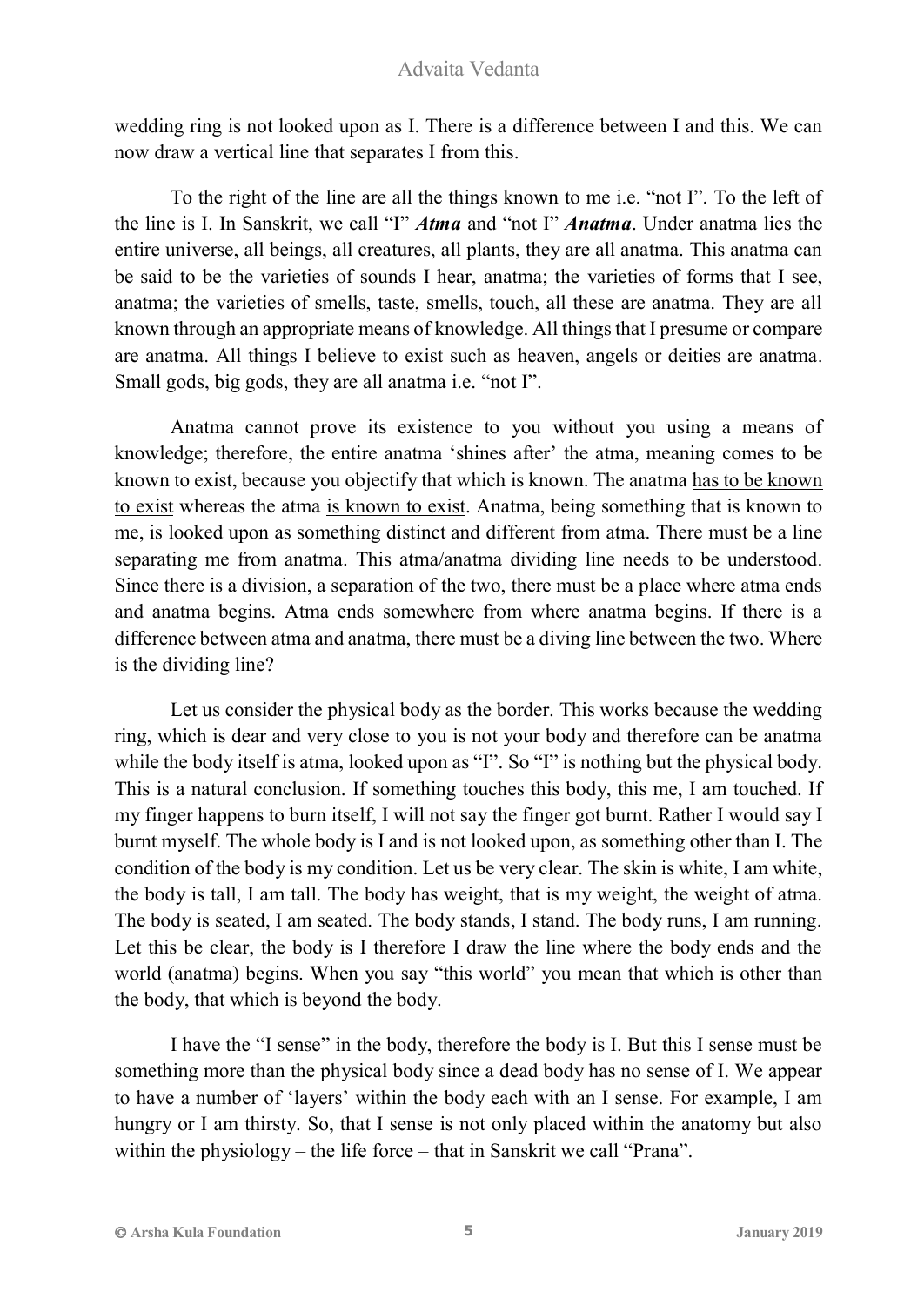I also have the mind and senses where we have the I sense, for example if my eyes are blind, I am blind. If anything is happening to the mind, it is happening to me. Deliberate thinking, analysis, reasoning or any cognition are functions of the mind. In Sanskrit, the mind is (for the purposes of analysis) split into three – the knowing mind, the emotional mind and the recollecting mind and in all of them I have the I sense. The I sense is in the mind, therefore it must be I. In the body, prana, the senses and three forms of mind there is an I sense. Additionally, the I sense is to be found in ignorance – when we say "I don't know" – here too is an I sense.

Should I take any of these as "I", or should they be taken together? Since there cannot be many "I"s, either the whole thing creates a single "I" or none of them create the "I". Taken together, the "I"s cannot be separated but they may appear at different points. When I say "I am fat", the I sense is not only in the body it is in the mind also. I have a thought that I am fat yet my thought is not fat; my memory is not fat; my knowledge is not fat. It is a distinct identification – fat with body. Similarly, I am hungry or I am restless is a distinct identification with the mind and not with the body.

There appears to be many "I"s associated with my body, prana, senses or mind. But this does not work either since the same fellow who says I am fat can also say that I am hungry or restless. It seems that there can be only one I, one Atma who is fat, who is blind, who is hungry, who is restless, who is short or tall, who is male or female. If it is a single "I", then all these things can be "I" or "I" could be something else. We do not know, and this therefore creates an occasion for doubt. If we can create an occasion for doubt then there can be a debate. If I am the same in all of them, I may be in all of them or in none of them – I may be distinct from all of them.

Perhaps I am all of them or perhaps I am none of them. When you say 'perhaps' we have the basis for an enquiry into understanding if something is atma or anatma. If two things are together yet one is not distinguished from the other then the enquiry that separates the two is called a discriminative enquiry. We are not eliminating anything. We are not eliminating the body, the senses, the mind or indeed the world. We are trying to understand what my Self is.

If the body is "I" (atma) and everything else is anatma, then to me my body is atma and your body is anatma and to you, your body is atma and my body is anatma. What is atma to me is anatma to you and what is atma to you is anatma to me. Evidently there is some confusion. I include your body in the physical world yet omit my body and you include my body in your physical world yet exclude your body. Does this not seem illogical?

Surely my body, your body, all bodies must be part of the physical world. My body must be inside the physical world so how can I say it is atma. In fact, you and I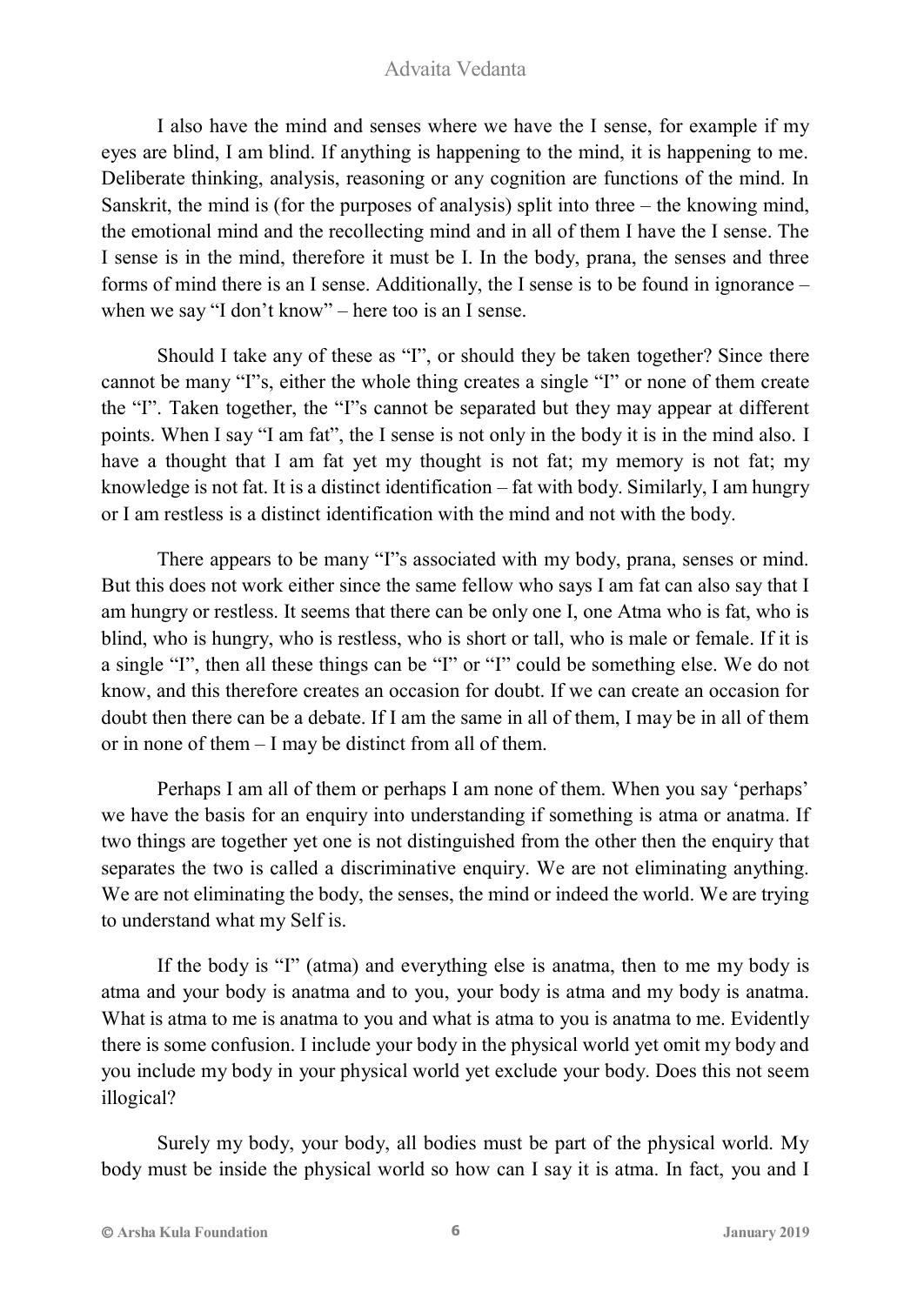know that my body exists because we can see it. This body is healthy because I know it. I am the one who places this body here, at this time. I handle this body and therefore this is a handled body. Therefore, the body is not "I". I may have an "I sense" with the body but that is because I have a special relationship with the body and I therefore often refer to it by the term "my". This is my body. It is an object that is owned by me with a special relationship to me. I cannot be both the owner and the owned. The body is thus an object, anatma, something that is known to exist by a means of knowledge. This body is known to me as healthy, fat, tall, white or black through a means of knowledge. The body is therefore anatma.

Then there is prana – I am hungry or I am thirsty. How do I know I am hungry? Does it reveal itself or is it known by a means of knowledge? It is known to me, atma, and thus an object of knowledge, anatma. If I fall asleep while hungry or thirsty, there is no more hunger or thirst while asleep. This hunger or thirst is known to me, so it is also anatma.

Then there are senses. When eyes cannot see I say I am blind. But blindness is also known to me through a means of knowledge as is hearing, taste etc. If it is known to me, atma, it must be an object of knowledge, anatma. Therefore, we can safely say atma is not my senses.

My mind is capable of changing its emotional state. It may be happy or sad, restless or scared. Does this mean that I am all these things? I know these things. I recognise a restless mind and seek peace. It is known to me and I can work to change it. Therefore, the restless or emotional mind is not me, atma, it is an object, anatma. Similarly, a thought can change from moment to moment yet I remain the same and these changes are known to me. So, the mind is also anatma. You are aware of your knowing mind. Thus, the knowing mind or recollecting mind is also anatma. You were there before the thoughts and recollections, they are anatma. Ignorance too is not self-proven. Do you know the Chinese language? How do you know that you don't know? It is known to you and so ignorance is also anatma.

We are very quick to point out our failures yet ignore our successes. Every breath in is a success, every meal that you digest is a success, yet we choose to only remember failed exams, failed businesses and failed relationships. Not only do we remember them, we equate them to me, to "I". "I am a failure," we say.

This atma is therefore self-evident and a 'conscious being'. The 'I being' is in the form of consciousness. Why is it conscious? There is no 'why' because it is self-evident, it is not known through a sense of knowledge. It is not subject to doubt because it is selfevident. You can question everything you come to know through a means of knowledge. There is no certainty in anything you consider to be knowledgeable about the world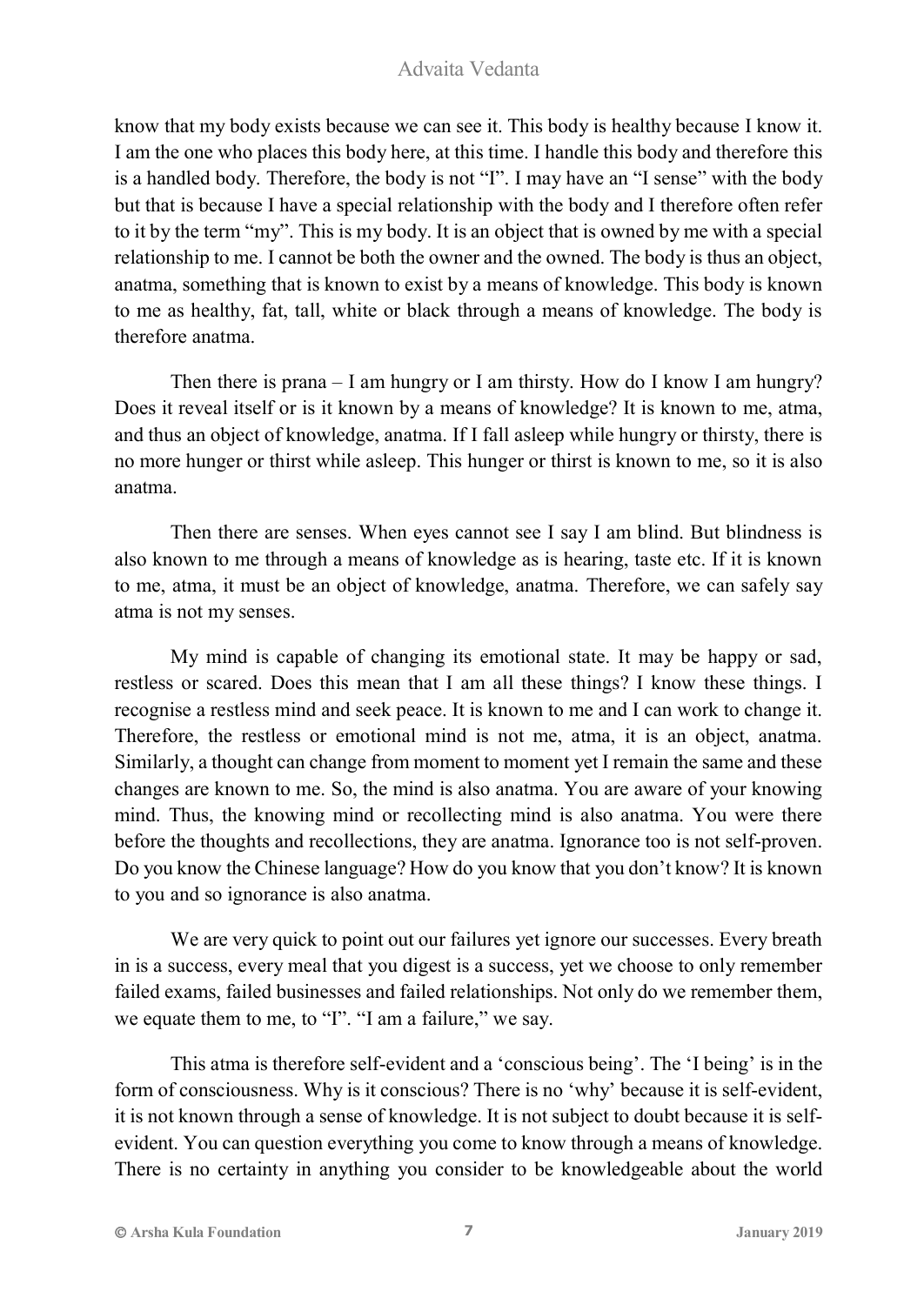gained through a means of knowledge. The Self is NOT known through a means of knowledge, it is NOT subject to doubt.

Conscious is an adjective in 'conscious being'. An adjective qualifies a noun. It is used because you wish to distinguish the object of the noun from all objects of the same species. Thus, we say 'white cow' to differentiate from black cows. Because there are cows of many colours, we are constrained to use the adjective 'white' to differentiate the cows we mean.

There are many instances where adjectives are not needed. For example, we do not say 'cold ice' – we say ice cold but that is another matter entirely. We do not need to say cold ice unless there is hot ice. In the same way, there is no need to say 'good saint' because a saint is by definition good. As we lose the meaning of words, we add adjectives to compensate. *The necessity for an adjective is occasioned by the object of the noun enjoying other members in its own class*. In other words, if all the chairs in the world are all the same, you need not qualify by saying a wooden chair or a steel chair or a wheelchair.

Atma is said to be a conscious being. Does that mean there is an atma that is an unconscious being? No, there is only one atma because everything else is anatma. If I am atma and you are atma, do we not have many atmas? Let us assume that there are two atmas, you and me. We know that atma is self-evident. So, I know my atma (selfevident) and I see in front of me another atma (you). You similarly, know your atma and see me in front of you as another atma. But what do you really see? You see my body, as I see yours but we have already determined that the body is anatma. In the same way, you see my mind through display of emotion or language, but my mind and your mind has already been determined as anatma. What you see is anatma, not only for you but also for me. My thought is anatma to you as it is anatma to me.

You are not seeing another atma, you are seeing another anatma. All that you objectify is anatma. Does a conscious being objectify another conscious being? No, because you can only objectify anatma. Atma is only you … and me. The use of the adjective conscious in conscious being therefore is not to differentiate it from others in the same class but to define the nature of 'being' to reveal that "I" IS consciousness. The consciousness is "I", therefore when I say, "I am", I am saying I am consciousness. In other words, when you see me, consciousness IS. When you are awake, in dream, even in deep sleep when the body and mind is gone, consciousness IS.

Now where do we draw the line. I am the world in front of you now. Where do you end and where do I begin? You are the conscious being. Where do you end? Where does the consciousness stop and then I begin? Suppose consciousness stops somewhere outside me, and I am outside that. Will you see me? I will be outside you. I will never be